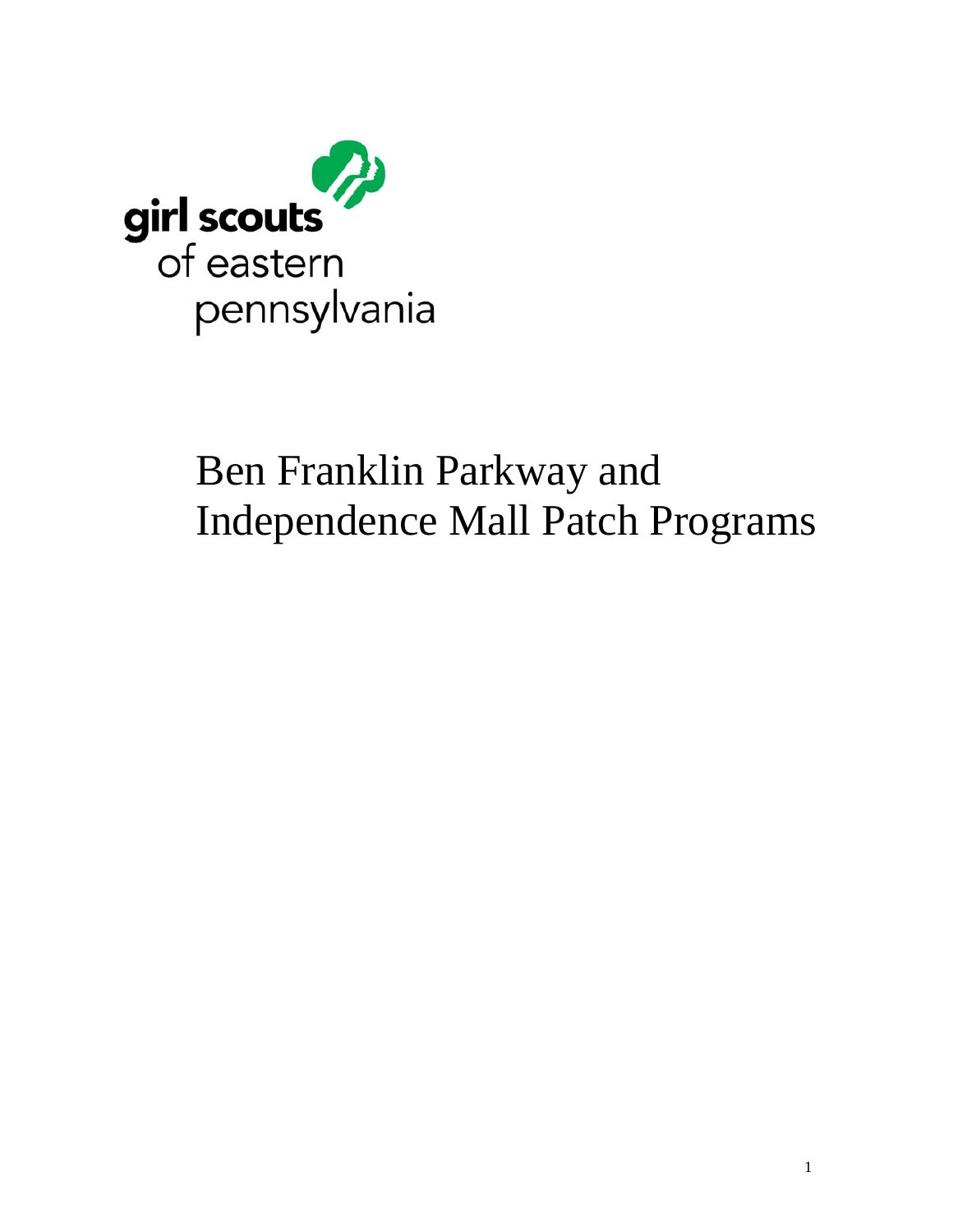## **Independence Mall Patch Program Introduction – Philadelphia's History**

William Penn, a wealthy Quaker from London earned most of his income from land he owned in England and Ireland. He rented the land for use as farmland even though he could have made much more money renting it for commercial purposes. He considered the rent he collected from the farms to be less corrupt than commercial wealth. He wanted to build such a city made up of farmland in Pennsylvania. As soon as William Penn received charter for Pennsylvania, Penn began to work on his dream by advertising that he would establish, " A large Towne or City" on the Delaware River. Remembering the bubonic plague in London (1665) and the disastrous fire of 1666, Penn wanted, " A Greene county Towne, which would never be burnt, and always be wholesome."

In 1681, William Penn announced he would layout a "Large Towne or City in the most convenient place upon the river for health and navigation." Penn set aside 10,000 acres of land for the Greene townie on the Delaware and he stretched the town to reach the Schuylkill so that the city would face both rivers. He acquired one mile of river frontage on the Schuylkill parallel to those on the Delaware. Thus Philadelphia became a rectangle 1200 acres, stretching 2 miles in the length from east to west between the 3 rivers and 1 mile in the width North and South.

William Penn hoped to create a peaceful city. When he arrived in 1682, he made a Great Treaty of Friendship with the Lenni Lenape Indians on the Delaware. The Lenape Indians were living in the area where Philadelphia is now. The area where the treaty was signed is now known as Penn Treaty Park. Penn refused to put up any city walls so the Indians could travel freely in and out of Philadelphia.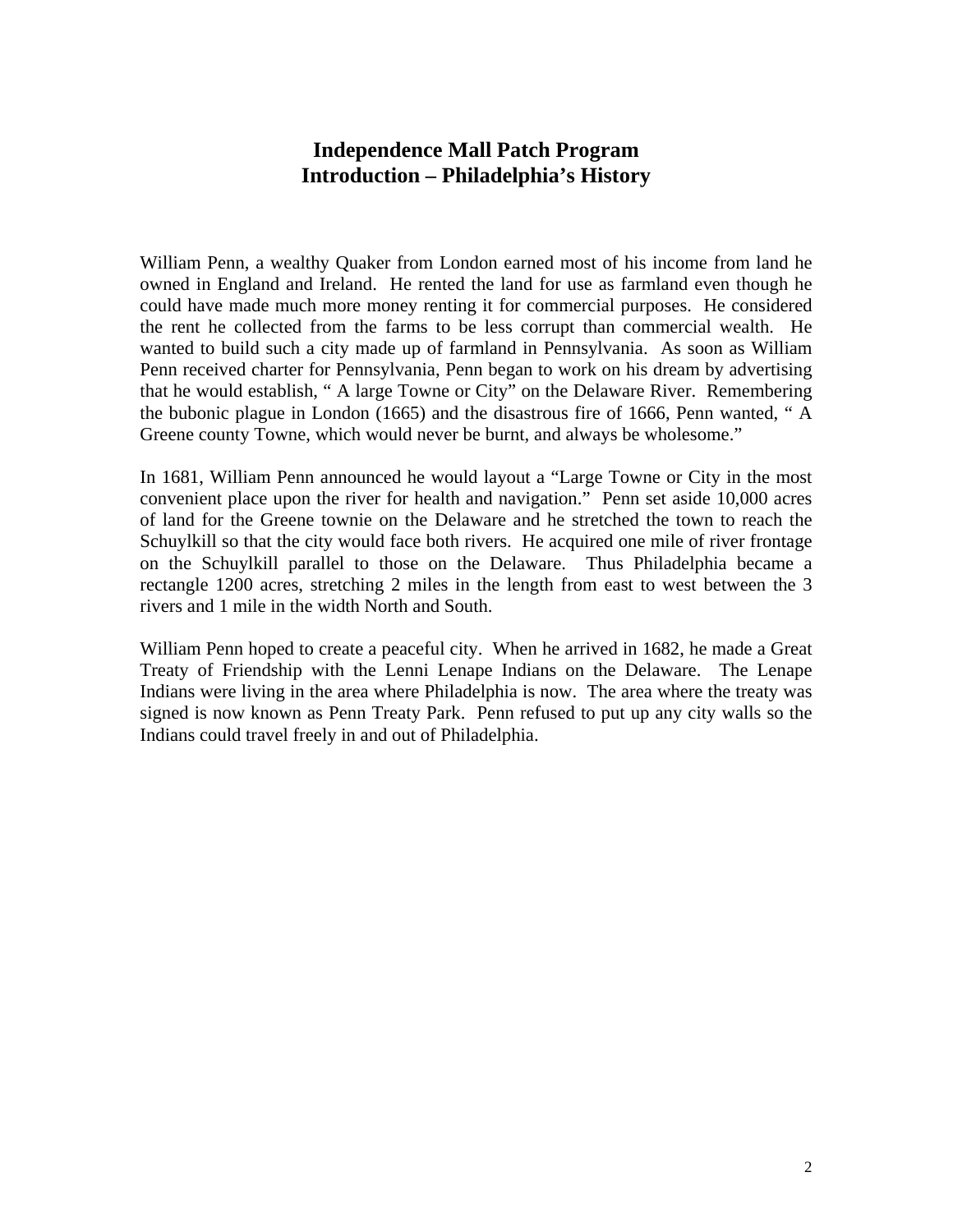## **Independence Mall Patch Program Introduction – Philadelphia's History**

Everyone wondered where he got his inspiration for Philadelphia. His plan followed the fad of the era. During this time period designers were trying to open up overcrowded cities. They strived to create a more spacious arrangement of broad, straight, avenues, regulated facades, monumental vistas, and dramatic open spaces. The five public squares were designed to provide open space and still remain today. The top left corner one was Logan square. Today it has been changed to a circle simply to ease the traffic flow. The lower left corner is Ritten House Square, the center is City Hall or center square, the top right corner is Franklin square and the lower right corner is Washington square.

Philadelphia grew rapidly in population. In 1682 there were only a few hundred people but by 1700 it is believed to have grown to 2000. These numbers are educated guesses taken from tax records, which indicated that in 1696 there were 419 taxpayers. Demographers calculate only 1 in 4 persons were taxable in colonial America.

By 1690, occupations in the Greene country townie were diverse. There were 22 shopkeepers and 119 craftsmen. Of the craftsmen, they were divided as follows:

 34 building industry- carpenters, sawyers, brickmakers, bricklayers, and plasters; 26 clothing industry – weavers, dyers, tailors and shoemakers;

14 food processors – bakers, butchers, brewers, and malsters;

22 manufactured household articles – peters, braziers, coopers, chandlers, patters, clockmakers, and cabinetmakers;

4 shipbuilding industry – carpenters and ropemakers;  $\&$ 

19 service trades – barbers, physicians, tavern keepers, and carters.

In 1701, William Penn left Philadelphia for the last time. His vision for a "Greene country townie" was no longer as there were 2500 people living here. Penn also realized that he was losing his city to the people who now crowded the streets. Although William Penn never returned again to Philadelphia, his influence on the small city still remains.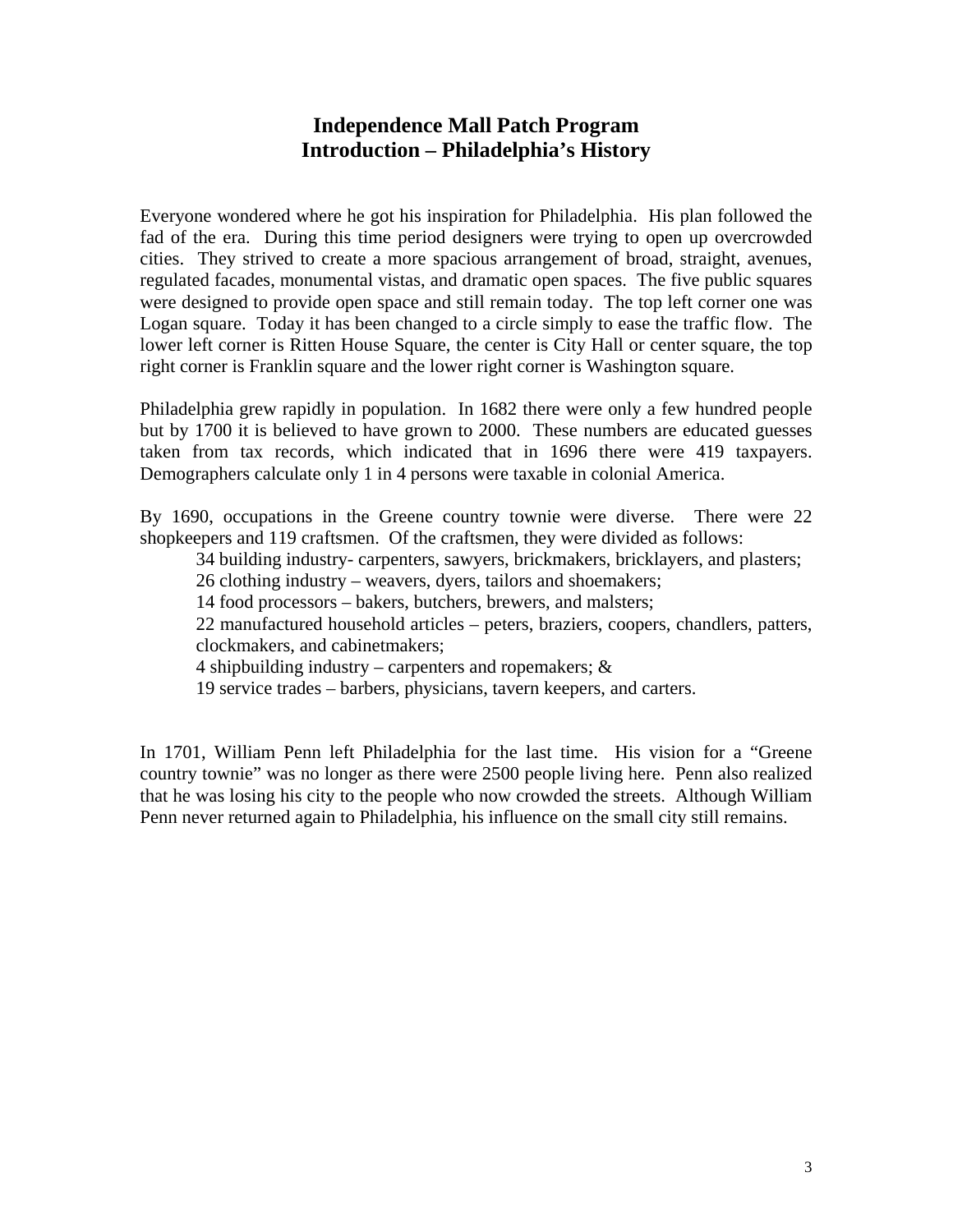## **Independence Mall Patch Program Specific Tips for Girl Scouts Leaders**

- 1. The film "Independence" is approximately 28 minutes long and is shown continually in the Visitor Center located at  $6<sup>th</sup>$  and Market Streets, Philadelphia, PA 19106, and you may also visit their website, www.independencevisitorcenter.com
- 2. Restroom facilities are available at the Visitor Center.
- 3. Historic Philadelphia is easily accessible by public transportation SEPTA. If coming by bus, parking is available for a fee on  $2<sup>nd</sup>$  street south of Chestnut Street, east of the Visitor Center. If coming by car, on street and off street parking are available.
- 4. Avoid bringing your troop on a Thursday or Friday during April, May or June due to the larger crowds on these days.
- 5. Independence National Historic Park does not maintain any eating facilities for lunch. However picnicking is allowed on park grounds and there are many establishments located in this area.
- 6. Independence National Historic Park asks that everyone make preservation his or her responsibility. To help they ask you to obey the following rules: No food, drinks, smoking, or chewing gum in any park building.
- 8. Maps for Independence National Historic Park are available at the Visitors Center. Make sure to stop and get one either before or after watching the film. To receive a map in advance through the mail, call the Visitors Center at (800) 537-7676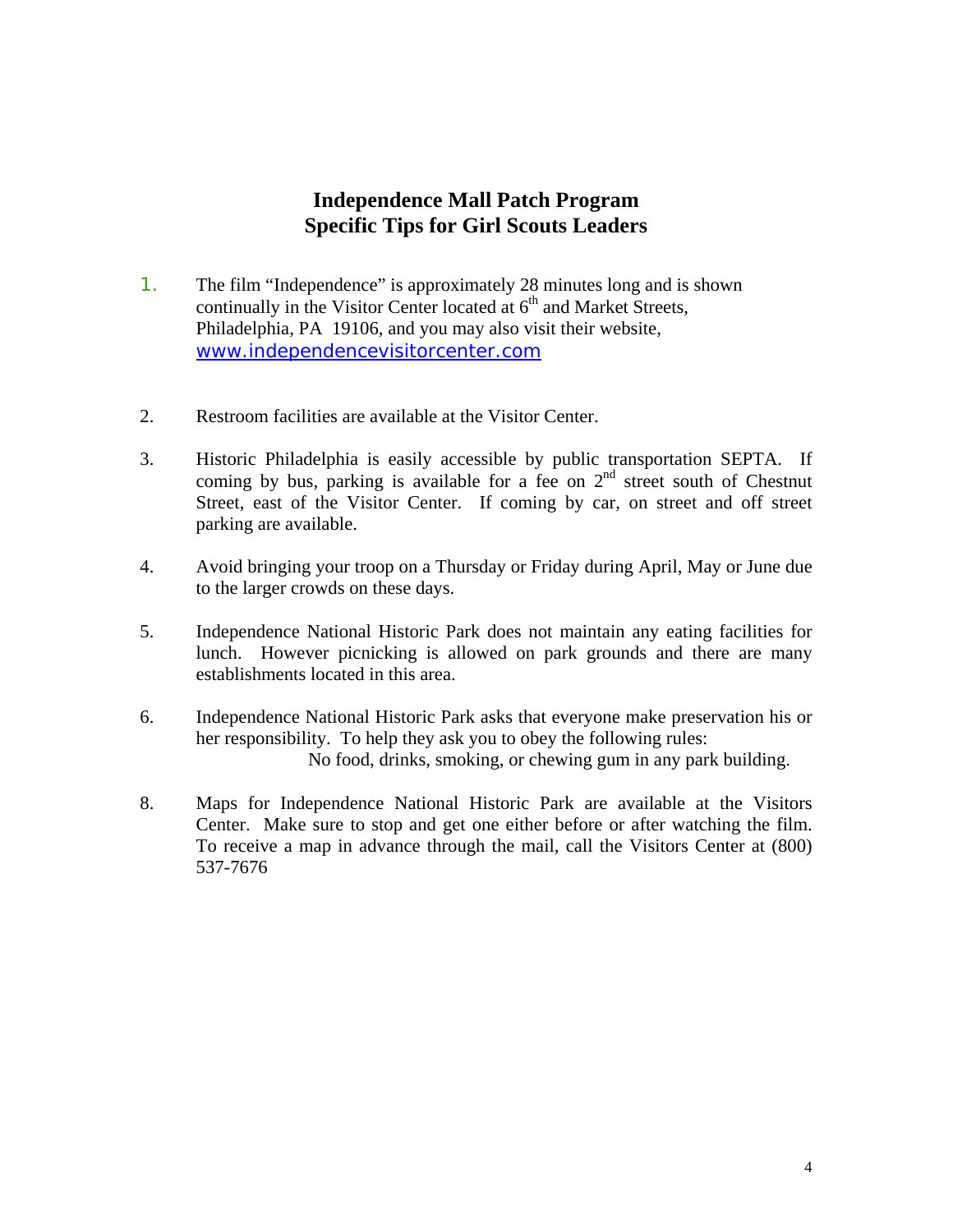## **Independence Mall Patch Program Girl Scout Brownie Requirement**

Complete at least five of these requirements including the two starred.

1. \* Take a trip to Independence National Historic park by starting at the Visitor Center  $16<sup>th</sup>$  and Market Streets, Philadelphia) and watching the film "Independence". Visit at least 2 additional sites from the list below: [for additional information please call the visitor's center at (800) 537-7676 or visit their website at independencevisitorcenter.com]

**Liberty Bell Betsy Ross House Franklin Court** 

**United States Mint Independence Hall** 

- 2. Complete Philadelphia Word search.
- 3. Draw a picture of something you saw while visiting Philadelphia and be able to tell two things that make it special.
- 4. Make a permanent record of your visits by preparing an individual or troop booklet. Include photos, drawings, brochures, highlights of your visit, etc.
- 5. \*Talk about how someone in colonial Philadelphia lived. What are some of your daily activities and how would these things be different if you lived in colonial Philadelphia? Example: no electricity-use candles, no indoor plumbing, and no cars-horse and buggy)
- 6. Draw a picture of the original flag legend says Betsy Ross made. (Hint: 13 stars and stripes) talk about why the flag looks different today. What happened?
- 7. Celebrate Philadelphia with a party. Include some of Philadelphia's famous foods like soft pretzels, steak sandwiches, peanut chews, hoagies, Tasty cakes, Philadelphia cream cheese, and Bassett's ice cream.
- 7. Visit the Mummer's Museum to see one of Philadelphia's traditions.  $(2<sup>nd</sup>$  and Washington Ave, Philadelphia, PA.; http://www.mummers.com)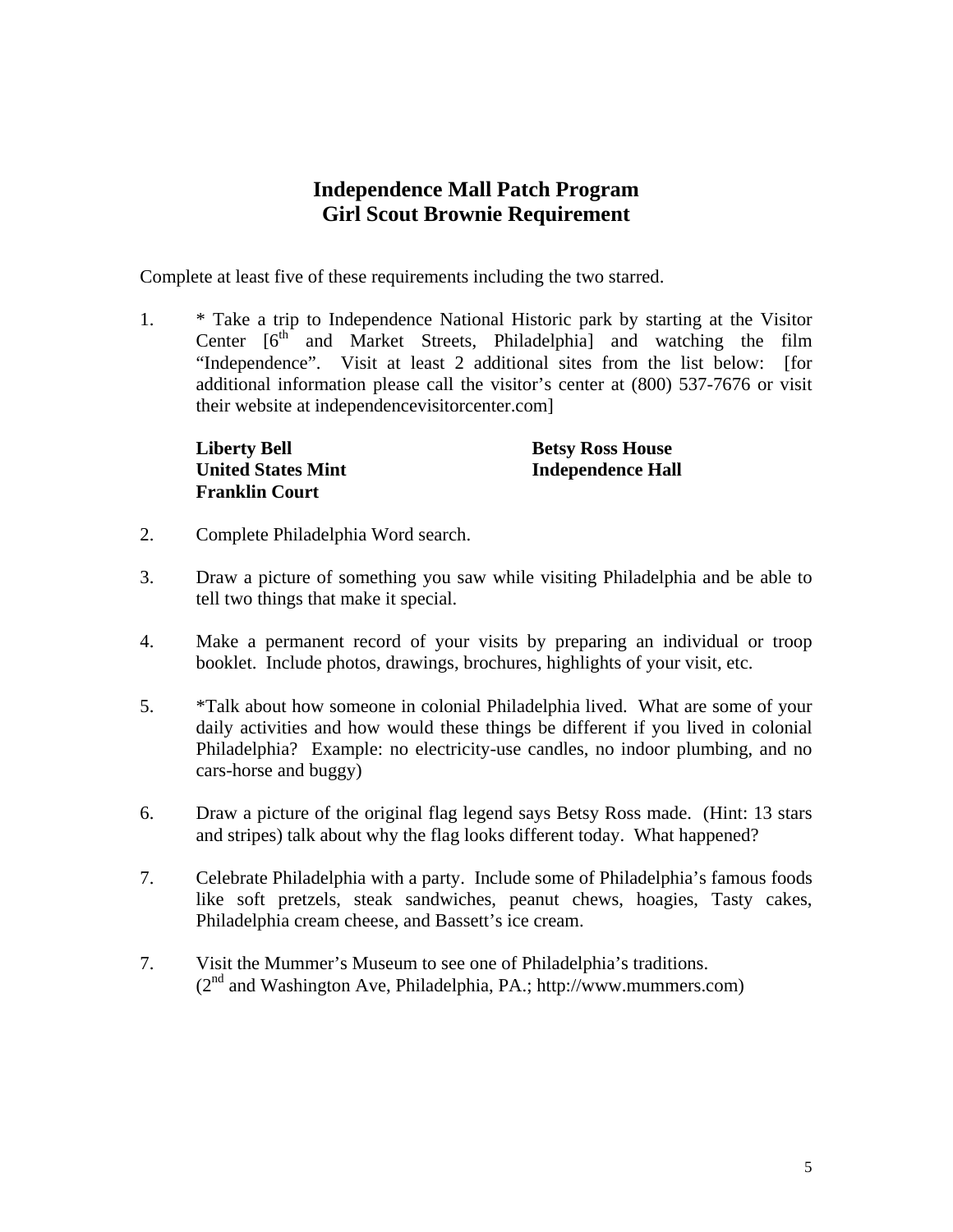# **Independence Mall Patch Program Girl Scout Junior Requirements**

Complete at least of five of these requirements including the one starred.

1. \* Take a trip to Independence National Park by starting at the Visitor Center and watching the film "Independence". Visit at least 4 additional sites from the list below: [for information on these sites, please call the visitor's center at (800) 537-7676 or visit their website at independencevisitorcenter.com]

| <b>Liberty Bell</b>          | <b>United States Mint</b> | <b>Betsy Ross House</b>    |
|------------------------------|---------------------------|----------------------------|
| <b>Carpenters Hall</b>       | <b>Franklin Court</b>     | <b>Bishop White House</b>  |
| <b>Washington Square</b>     | <b>Todd House</b>         | <b>Second Bank of U.S.</b> |
| <b>Edgar Allen Poe House</b> | <b>Independence Hall</b>  |                            |

- 2. Complete Philadelphia word search and matching activity.
- 3. Think of how Philadelphia contributed to the society we now live in. Make a list of 10 inventions, famous people or historic events that occurred in Philadelphia.
- 4. Write a letter to a friend or imaginary pen pal who has never been to Philadelphia. Tell her what you think is special about Philadelphia.
- 5. Make a permanent record of your visit by preparing an individual or troop booklet. Include photos, drawings, brochures and highlights of your visit, etc.
- 6. Celebrate Philadelphia with a party. Include some of Philadelphia's famous foods like soft pretzels, steak sandwiches, peanut chews, hoagies, Tasty cakes, Philadelphia cream cheese, and Bassett's ice cream.
- 7. Visit the Mummer's Museum to see one of Philadelphia's famous traditions.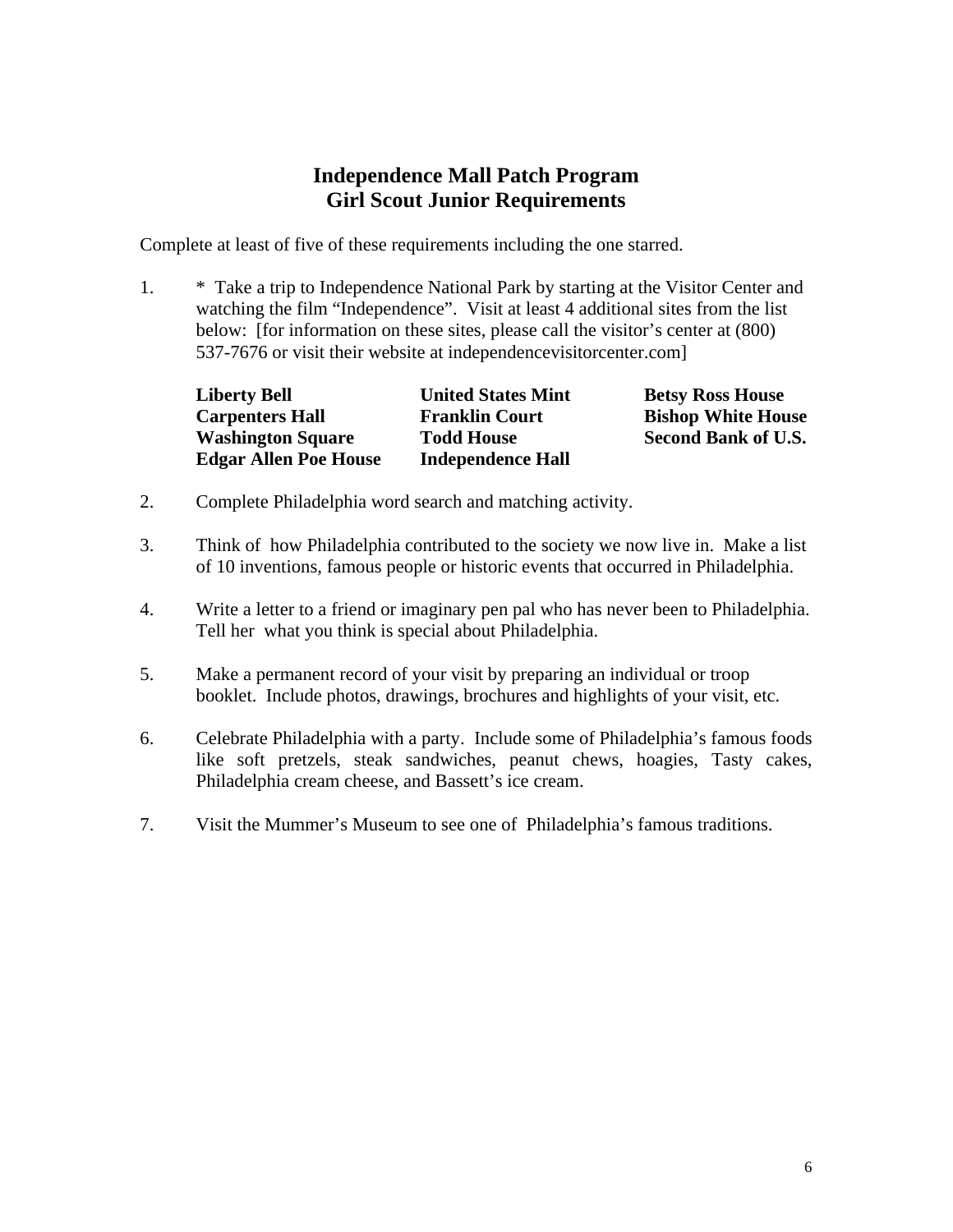# **Independence Mall Patch Program Girl Scout Cadette/Senior/Ambassador Requirements**

Complete at least five requirements including the one starred.

1.\* Take a trip to the Independence National Historic Park by starting at the Visitor Center and watching the film "Independence". Visit least five additional sites from the list below:

**Betsy Ross House** Franklin Court  **Washington Square Todd House Independence Hall**

**Liberty Bell United States Mint Carpenter's Hall Bishop White House** Edgar Allen Poe 2<sup>nd</sup> Bank of the U.S.

- 2. Develop a tour of historic Philadelphia to be given to a sister troop; either Brownie or Junior Girl Scouts and help them earn the Independence Mall Patch. Call the Visitors Center at (800) 537-7676 or visit their website at independencevisitorcenter.com or the Pennsylvania Convention Center and Visitors Bureau (215) 418-4700 or visit their website at www.paconvention.com; for maps of the area and information.
- 3. Write a letter to a friend or imaginary pen pal that has never been to Historic Philadelphia. Tell her what you think is special about it.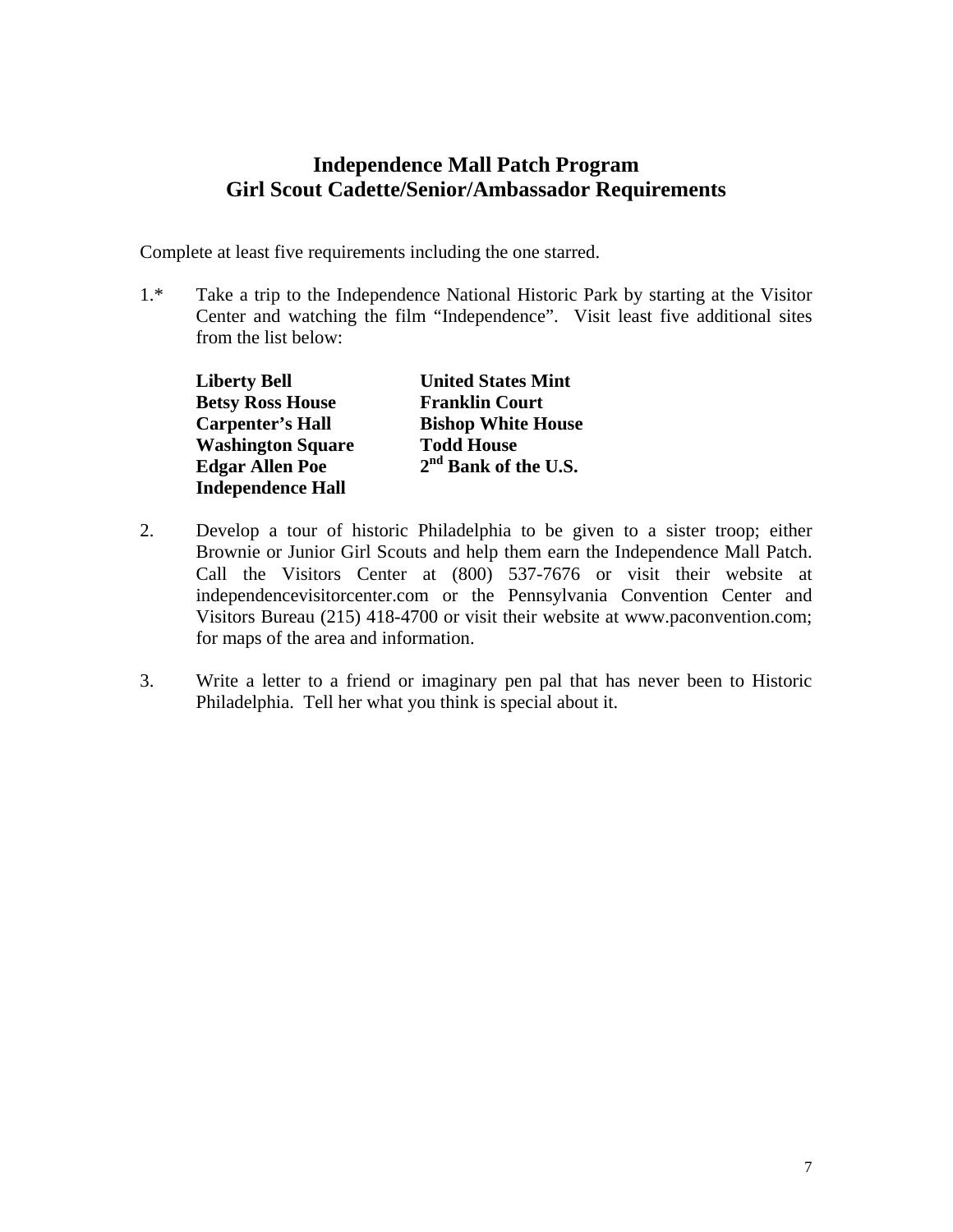## **Independence Mall Patch Program Girl Scout Cadette/Senior/Ambassador Requirements continued**

4. Who's who in Philadelphia history. Choose 1 name from below and find out how they contributed to Philadelphia. Share your information with your troop:

| <b>Benjamin Franklin</b> | <b>John Bartram</b>           |  |
|--------------------------|-------------------------------|--|
| <b>Abigail Adams</b>     | <b>Mary Cassatt</b>           |  |
| <b>George Washington</b> | Sarah C. F. Hallowell         |  |
| <b>Jacob Graff</b>       | <b>Elizabeth Griscom Ross</b> |  |
| <b>Robert Morris</b>     | <b>Susan B. Anthony</b>       |  |
| <b>Robert Smith</b>      | <b>Samuel Powell</b>          |  |
| John Stamper             | <b>Alexander Hamilton</b>     |  |
| <b>Lucrecia Mott</b>     | <b>Cecelia Beaux</b>          |  |

Make a permanent record of your visit by preparing an individual or troop booklet. Include photos, drawings, brochures, highlights of each visit, etc.

- 5. Celebrate Philadelphia with a party. Include some of Philadelphia's famous foods: soft pretzels, steaks sandwiches, peanut chews, hoagies, Tastykakes, Philadelphia cream cheese, Basset's ice cream, etc.
- 6. Visit the Mummers Museum to see one of Philadelphia's famous traditions  $(2^{nd}$ and Washington Avenue, Philadelphia or www.mummers.com).
- 7. Discuss what role Philadelphia played in history. Make a list of 20 famous people, inventions, historic events or famous forest that are connected to Philadelphia.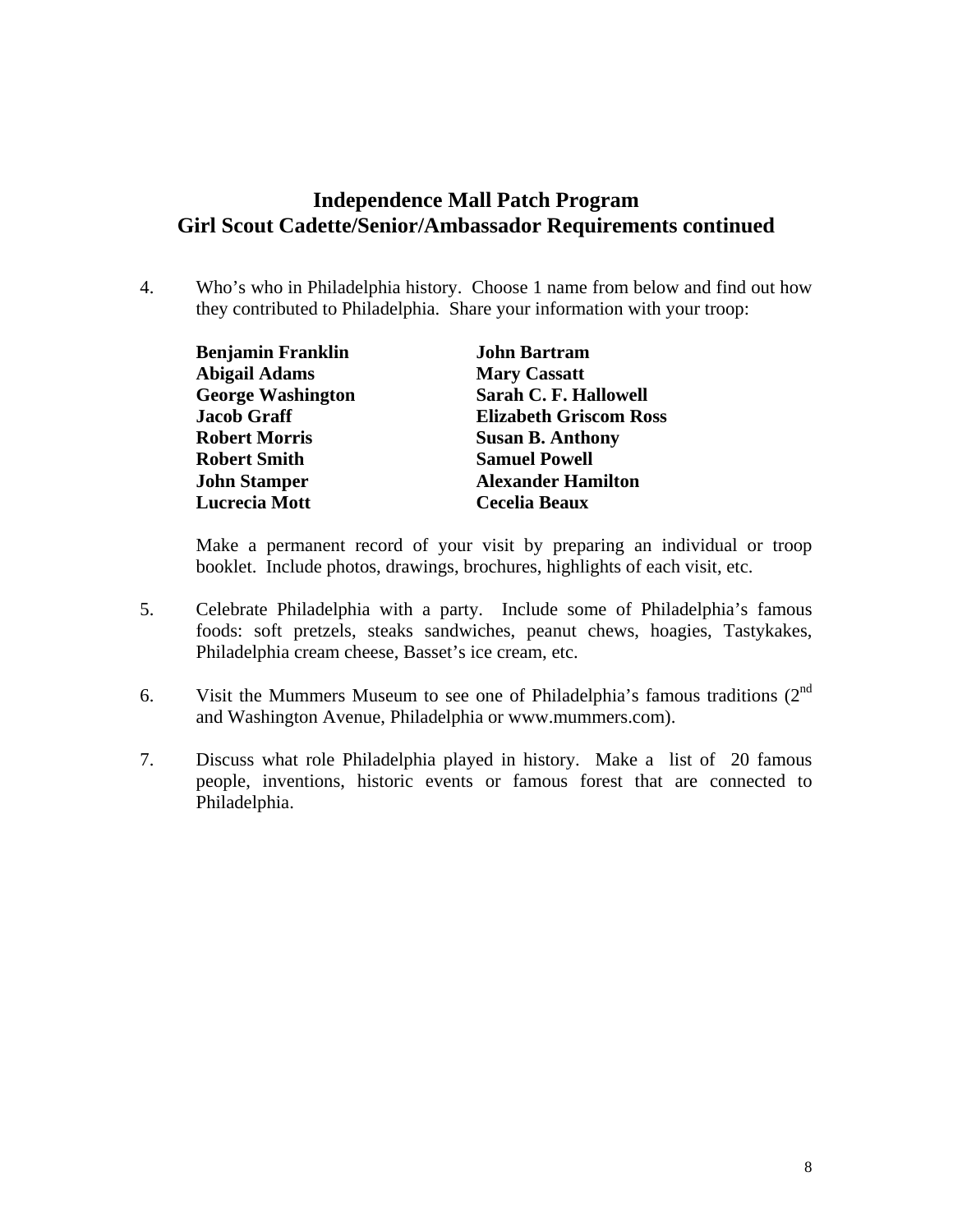# **Independence Mall Patch Program**

## **Resources**

## **Independence Visitor's Center**

6<sup>th</sup> and Market Street Philadelphia, PA 19106 (800) 537-7676 www.independencevisitorcenter.com

## **Philadelphia Events Hotline**

(215) 337-7777 ext. 2540 For what's happening today on Philadelphia

## **Mummer's Museum**

 $2^{nd}$  & Washington Avenue 215-336-3050 www.mummers.com

## **Philadelphia Weather**

(215) 936-1212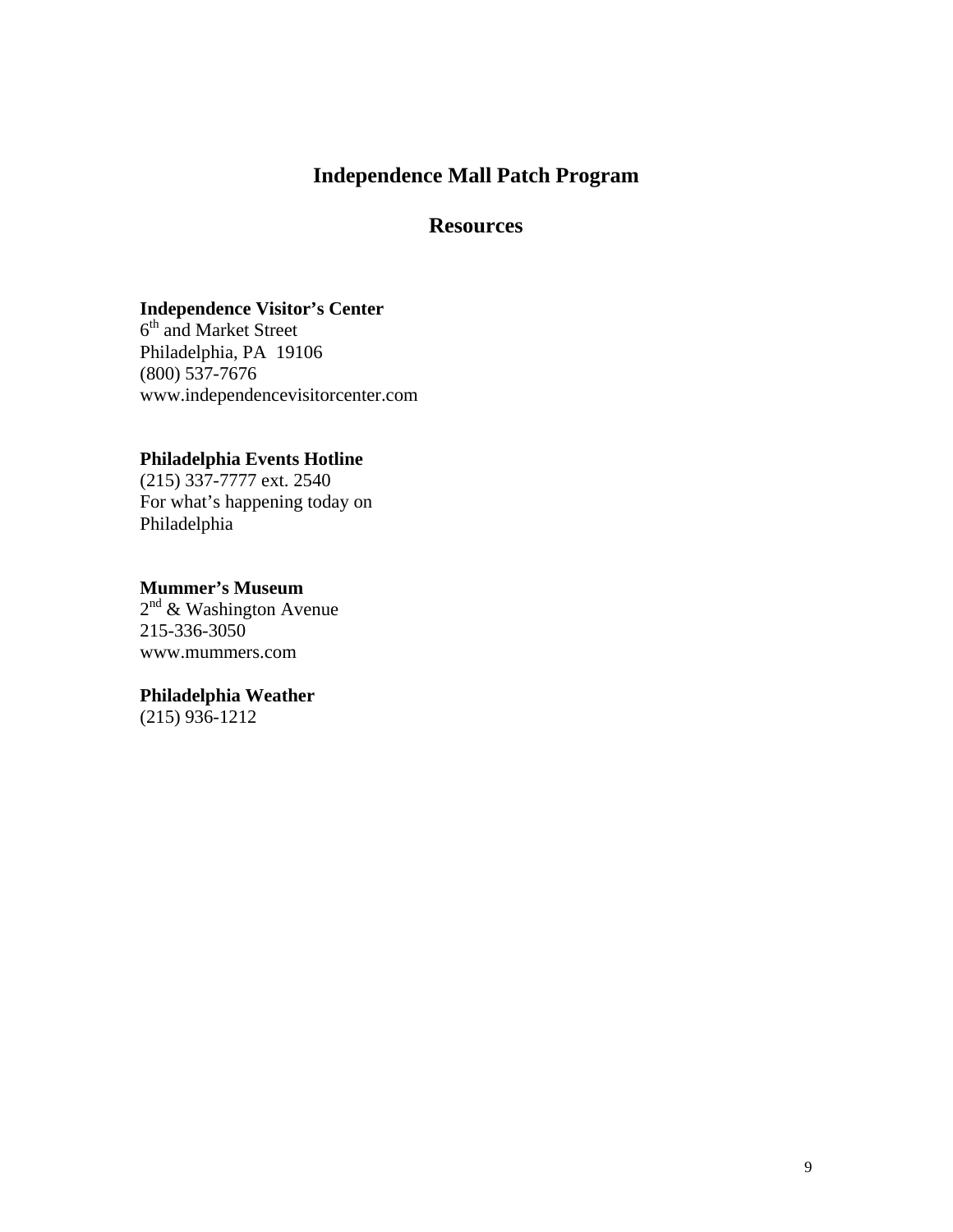# **INDEPENDENCE MALL**

## **PHILADELPHIA MATCHING GAME**

Directions: Match the facts with the correct answer. There are more answers than facts. Good Luck!!

- \_\_\_ 1. Discovered Electricity
- \_\_\_ 2. First President of United States
- \_\_\_ 3. Founder of Philadelphia
- \_\_\_ 4. Author of the Declaration of Independence
- \_\_\_ 5. Temporary capitol of the United States in 1790
- \_\_\_ 6. International symbol of freedom
- \_\_\_ 7. Maker of first flag
- \_\_\_ 8. Site of Benjamin Franklin's home; includes an underground museum
- \_\_\_ 9. House in which the original rough draft of the constitution was written.
- \_\_\_ 10. The oldest continuously occupied residential street in the nation.
- \_\_\_ 11. Philadelphia's original name
- \_\_\_ 12. Largest urban park in United States
	- (A) George Washington (J) Jacob Graff
	- (B) Thomas Jefferson (K) Franklin Court
	-
	- (D) Fairmount Park (M) Betsy Ross
	-
	-
	-
	- (H) Yellowstone Park (Q) Elfreth's Alley
	-
- 
- 
- (C) Market Street (L) William Penn
	-
- (E) Benjamin Lay (N) Robert Smith
- (F) Benjamin Franklin (O) Greene Country Towne
- (G) Liberty Bell (P) Philadelphia
	-
- (I) Washington, D.C. (R) Independence National Historic Park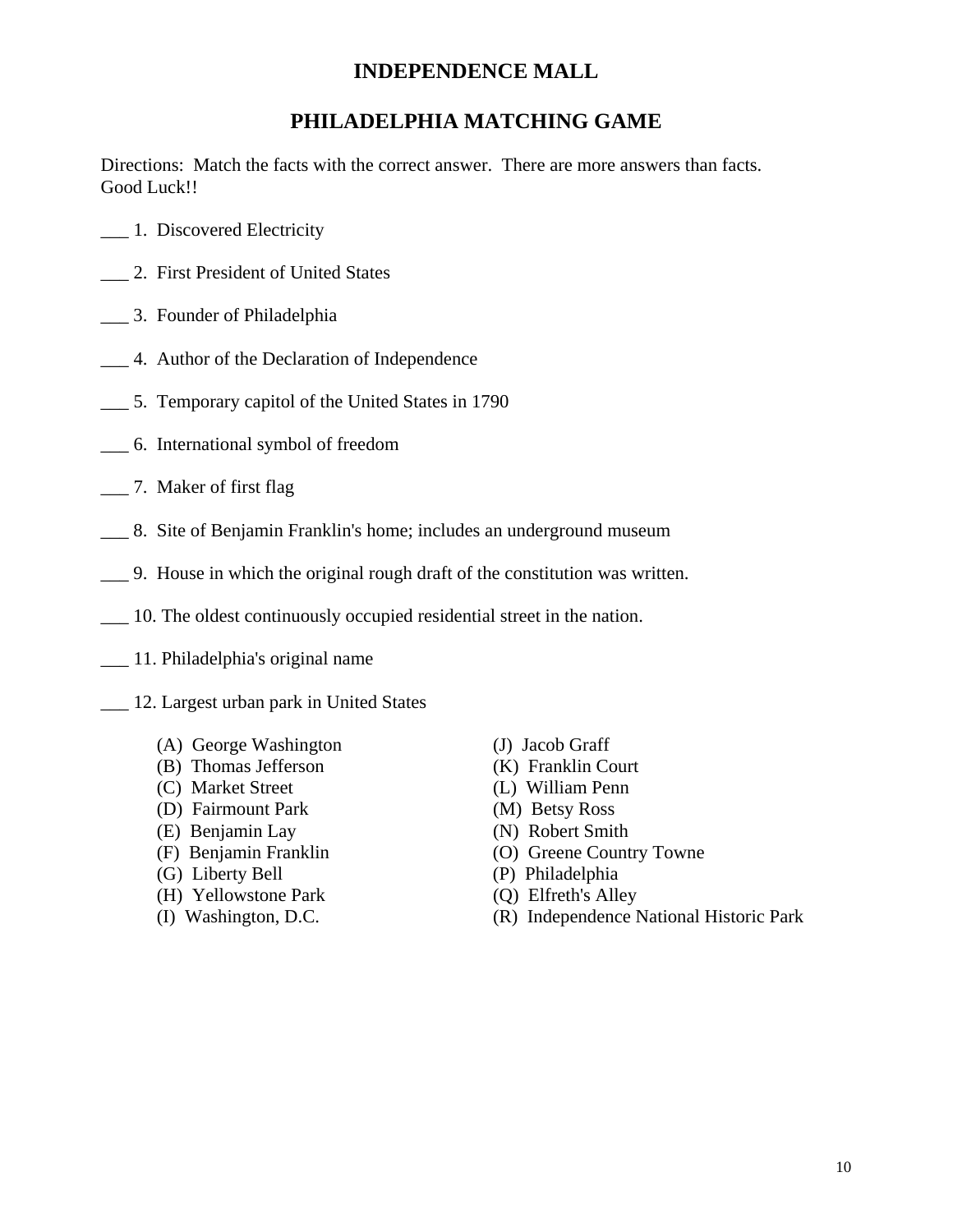### **INDEPENDENCE MALL PATCH PROGRAM PHILADELPHIA WORD SEARCH**

DIRECTIONS: All of the words listed below can be found in the liberty bell. The words are all going from left to right or from top to bottom. Good Luck!!

 H G I R L S C O U T S Y T B E T S Y R O S S I T W I L L I A M P E N N O F U V K N G E O R B G U C K L S C N P E T R C Y Q R I I A M S T O Y D I S S T T G I R R K F T R Y E U N F G L A Y I I N E T B D I E I I O N S B T H W R E R W B R F D C E G W W O L S A E M B E H N I Q I M W A T S R O R P U F R U L Q U I N W C H T U O E Y R L K I M J H A I A A I Y N T N L A S T R I B R O E R P N B T H D K N C C I T T W K U E I G E P E E I K I I L O Y E R Y H T T L A R N L L P H I L R T Y G Y I O O L R L C L I R B H U L Y D W E R T W L N J K Y E B N W T P E N N K T I C R P H I L A D E L P H I A E T G R E A N I C E F R F R E E D O M O K Y H L P H I G O O D U P E R C R U I C I T Y T A V E R N G I R L S W E R E A A E I O U T G I R H W

FIRST CAPITOL BROWNIE PHILADELPHIA WILLIAM PENN INDEPENDENCE BEN FRANKLIN BETSY ROSS FLAG US MINT TOURS CITY GIRL SCOUTS

 LIBERTY BELL FREEDOM CITY OF BROTHERLY LOVE CITY TAVERN KITE GEORGE WASHINGTON DELAWARE SCHUYLKILL FAIRMOUNT PARK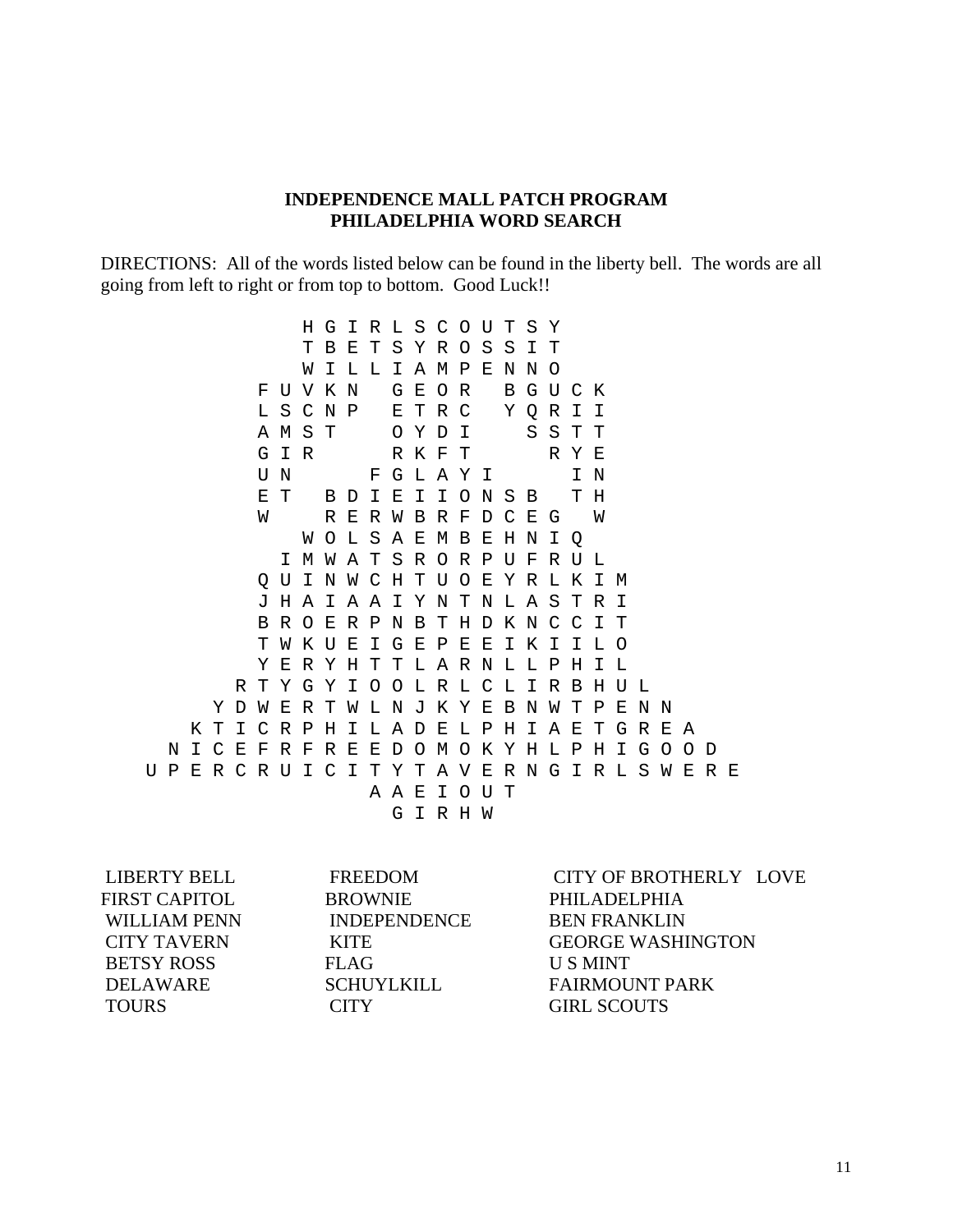# **BENJAMIN FRANKLIN PARKWAY PATCH PROGRAM INTRODUCTION**

As early as the 1880's, people in Philadelphia started to envision a highway that connected the park to the city. In 1884, people saw "a convenient approach to the park as a necessity." But when the idea was officially suggested and petition was drawn in 1891, there was strong opposition. Citizens claimed that the City of Philadelphia was trying to be too fancy while ordinary people would be financing this. The citizens also were afraid that only the rich would be able to use such a highway. The momentum was lost until City Hall was completed in 1904, and once again a "dramatic gateway to the park" was needed.

The architecture firm hired for the job based their design on the Champs Elysees of Paris. In 1915, after the citizens of Philadelphia voted 9 million dollars to the project, which eventually doubled in total, by the end, construction began. In 1918 the Benjamin Franklin Parkway was opened to traffic.

Today, flags from different countries line the parkway as a welcome mat to visitors to help them feel more at home here in Philadelphia.

## **SPECIFIC TIPS FOR GIRL SCOUT LEADERS**

- 1. Leader tips for discussion at each site along the tour are provided for use at your discretion. Try to get the girls interested in what you are saying by relating it to them.
- 2. Some ways to make your trip longer include:
	- Visiting the Waterworks located behind the Art Museum.
		- Taking a walk down Kelly Drive.
		- Visiting a museum along the Benjamin Franklin Parkway.
- 3. There are no restrooms located along the Benjamin Franklin Parkway. However, the Free Library of Philadelphia located at 19th and the Parkway does have bathrooms one can use. Incorporate this into your tour and plan to spend some time there and you can also accomplish a requirement.
- 4. Included in this packet is a detailed tour of the Benjamin Franklin Parkway with a corresponding map for you to use for your tour. Pick the stops along the tour that seem to interest your troop the most.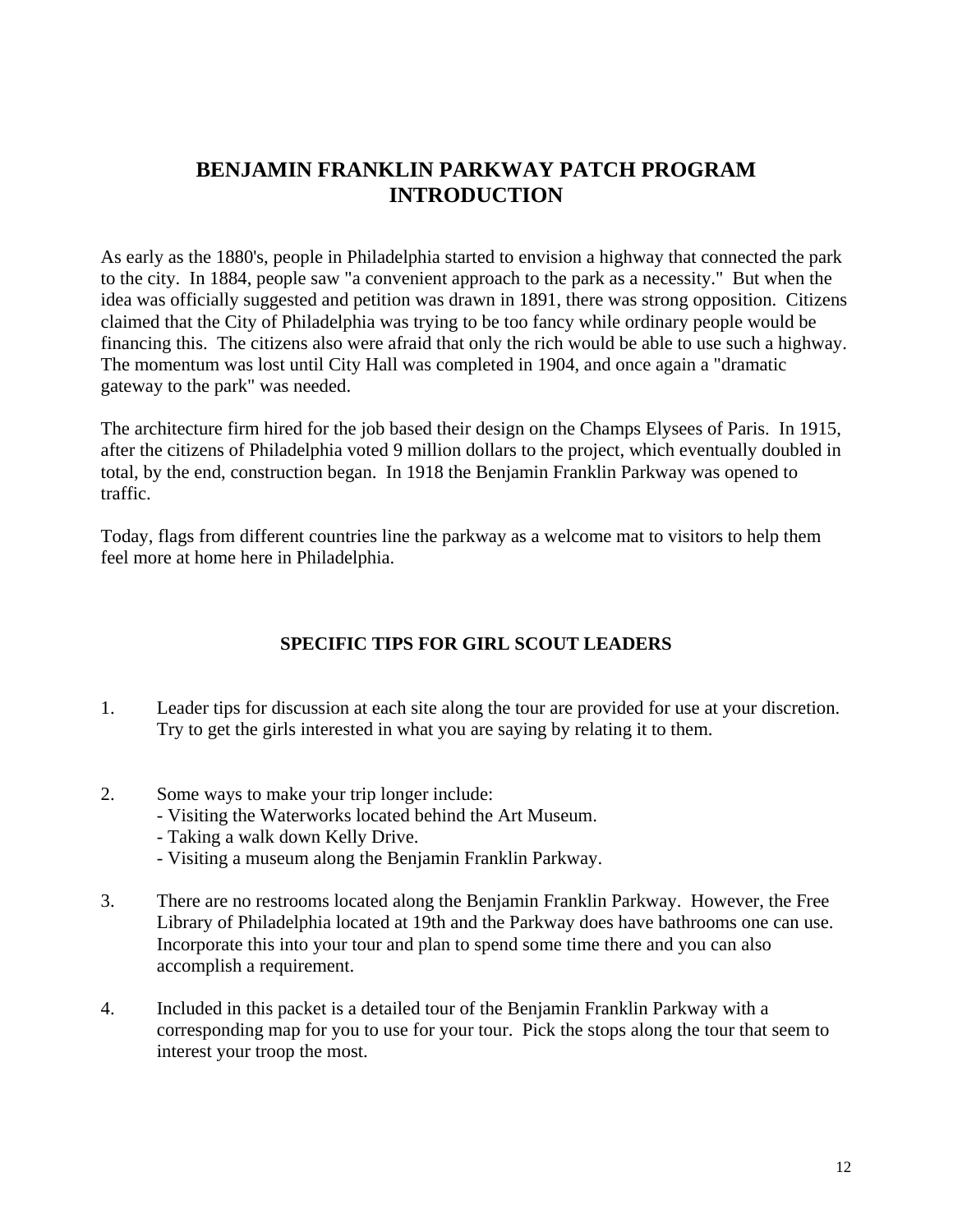#### **BENJAMIN FRANKLIN PARKWAY PATCH PROGRAM GIRL SCOUT BROWNIE REQUIREMENTS**

Complete at least five requirements including the two starred.

- <sup>\*1</sup>. Take a trip to the Benjamin Franklin Parkway and visit Logan Circle and any 3 additional sites along the tour.
- \_\_\_ \*2. Visit any museum along the Benjamin Franklin Parkway. (Academy of Natural Sciences, The Franklin Institute, or The Philadelphia Museum of Art.)
- \_\_\_ 3. Draw a picture of something you saw while visiting the Benjamin Franklin Parkway.
- \_\_\_ 4. Make a permanent record of your visits by preparing an individual or troop scrapbook. Include photos, drawings, brochures, highlights of your visit, etc.
- \_\_\_ 5. Have girls create the American Flag or a Girl Scout Flag. Discuss how they would feel if they visited a strange place and saw their flag there.
- \_\_\_ 6. Discuss the original purpose of the Benjamin Franklin Parkway being a gateway to the park. Have the girls design their own gateway to a park.
- \_\_\_ 7. Visit the Free Library of Philadelphia located at 19th and the Parkway. Spend time in the different sections that interest your troop. Have the girls apply for a library card if they do not already have one.
- \_\_\_ 8. Visit Smith Memorial Playground located in East Fairmount Park. Call (215) 765-4325 for directions.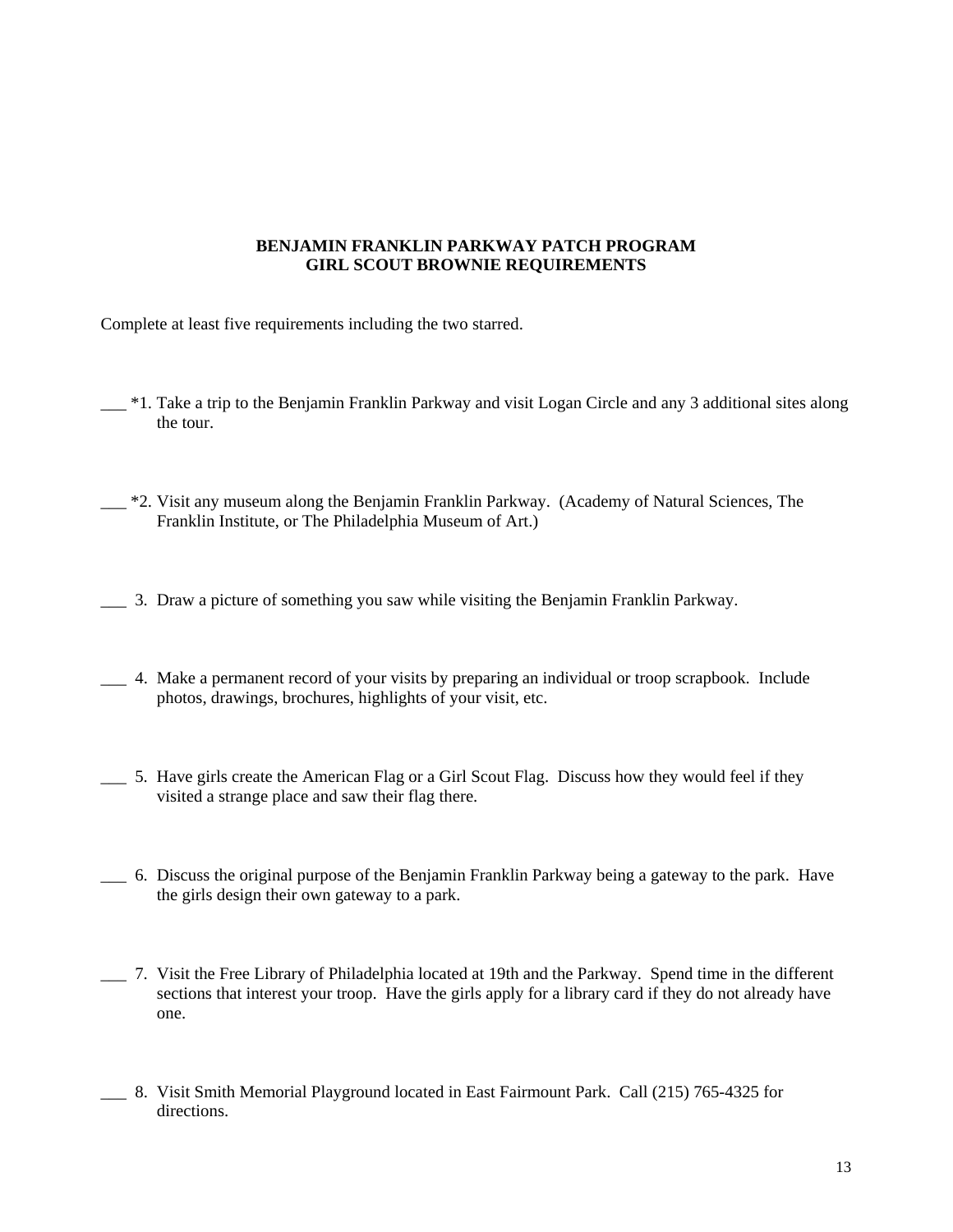## **BENJAMIN FRANKLIN PARKWAY PATCH PROGRAM GIRL SCOUT JUNIOR REQUIREMENTS**

Complete at least five requirements including the two starred.

- <sup>\*1</sup>. Take a trip to the Benjamin Franklin Parkway and visit Logan Circle. Then visit any 6 additional sites along the tour.
- \_\_\_ 2. Have girls create their own sculpture out of clay. Each girl should tell the history of her creation, where she got her idea from, and what it represents.
- \_\_\_ 3. Visit any museum along the Benjamin Franklin Parkway. (Academy of Natural Sciences, The Franklin Institute, or the Philadelphia Museum of Art.)
- \_\_\_ 4. Have each Junior Girl Scout read the description for one stop along the Parkway tour. Use the information included.
- \_\_\_ \*5. Visit the Free Library of Philadelphia located at 19th and the Parkway. Spend time in the different sections that interest your troop. Have the girls apply for a library card if they do not already have one.
- \_\_\_ 6. Make a permanent record of your visits by preparing an individual or troop scrapbook. Include photos, drawings, brochures, highlights of your visit, etc.
- \_\_\_ 7. Have girls create the American Flag or a Girl Scout Flag. Discuss how they would feel if they visited a strange place and saw their flag there.
- \_\_\_ 8. Have an international festival. Plan to have foods and music from as many different countries as possible.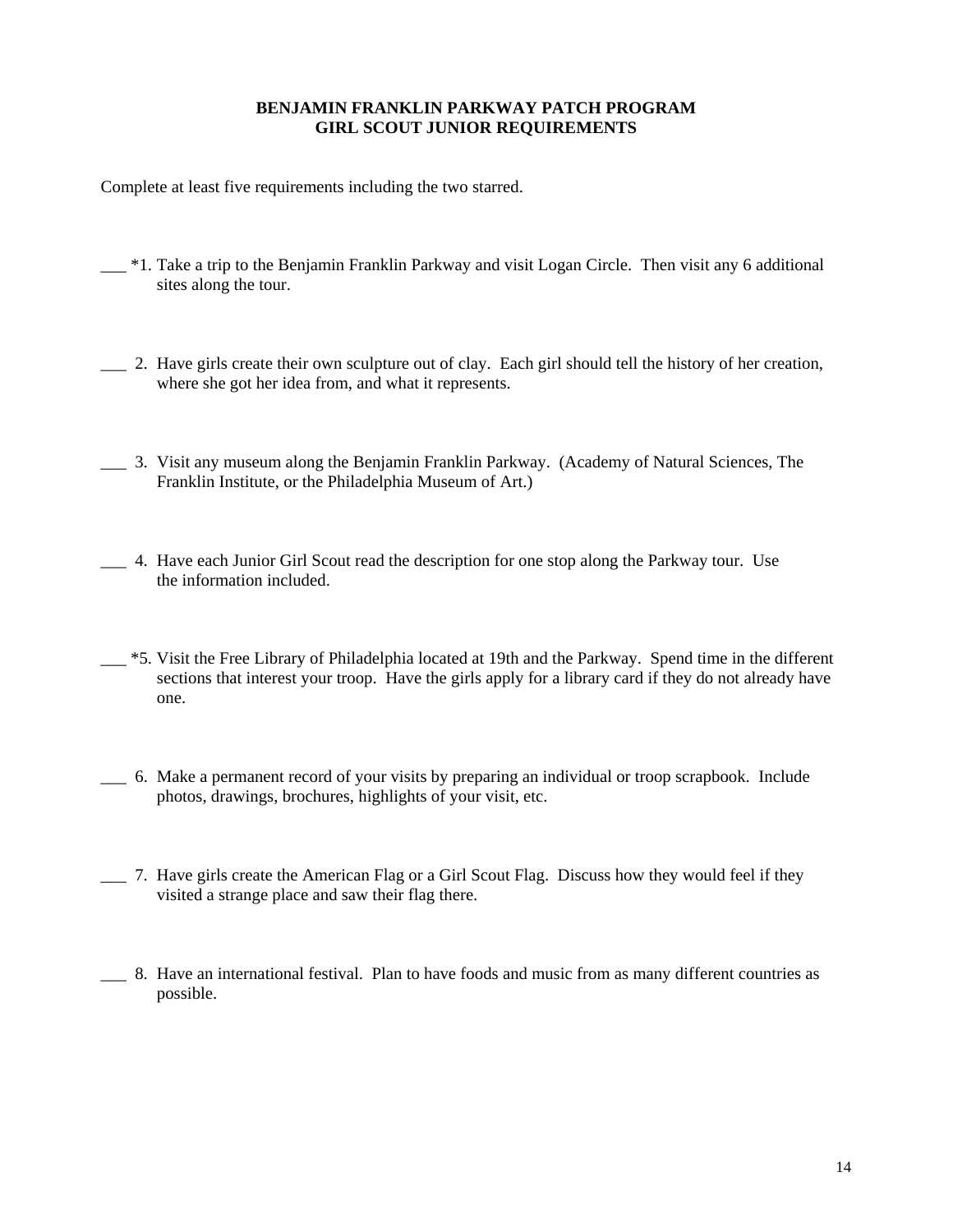#### **BENJAMIN FRANKLIN PARKWAY PATCH PROGRAM GIRL SCOUT CADETTE/SENIOR/AMBASSADOR REQUIREMENTS**

Complete at least five requirements including the two starred.

- <sup>\*1</sup>. Take a trip to the Benjamin Franklin Parkway and visit Logan Circle. Then visit any 9 additional sites along the tour.
- \_\_\_ 2. Have the girls plan the tour using the information in this packet or by doing further research.
- \_\_\_ 3. Visit any museum along the Benjamin Franklin Parkway. (Academy of Natural Science, The Franklin Institute, or the Philadelphia Museum of Art.)
- \_\_\_ 4. Visit the Free Library of Philadelphia located at 19th and the Parkway. Spend time in any sections that interest your troop. Have girls apply for a library card if they do not already have one.
- \_\_\_ 5. Help a sister troop, either Brownie or Junior age level, earn the Benjamin Franklin Parkway patch.
- \_\_\_ 6. Have girls create their own sculpture using clay. Each girl should tell the history of her creation, where she got her idea from, and what it represents.
- \_\_\_ \*7. Select a flag that aligns the Benjamin Franklin Parkway. Learn something about the country that the flag represents and create a replica of the flag using paper or fabric. Have girls share the information with the troop and decorate your meeting place with the flags.
- \_\_\_ 8. Plan an international festival. Try to have foods and music from as many countries as possible.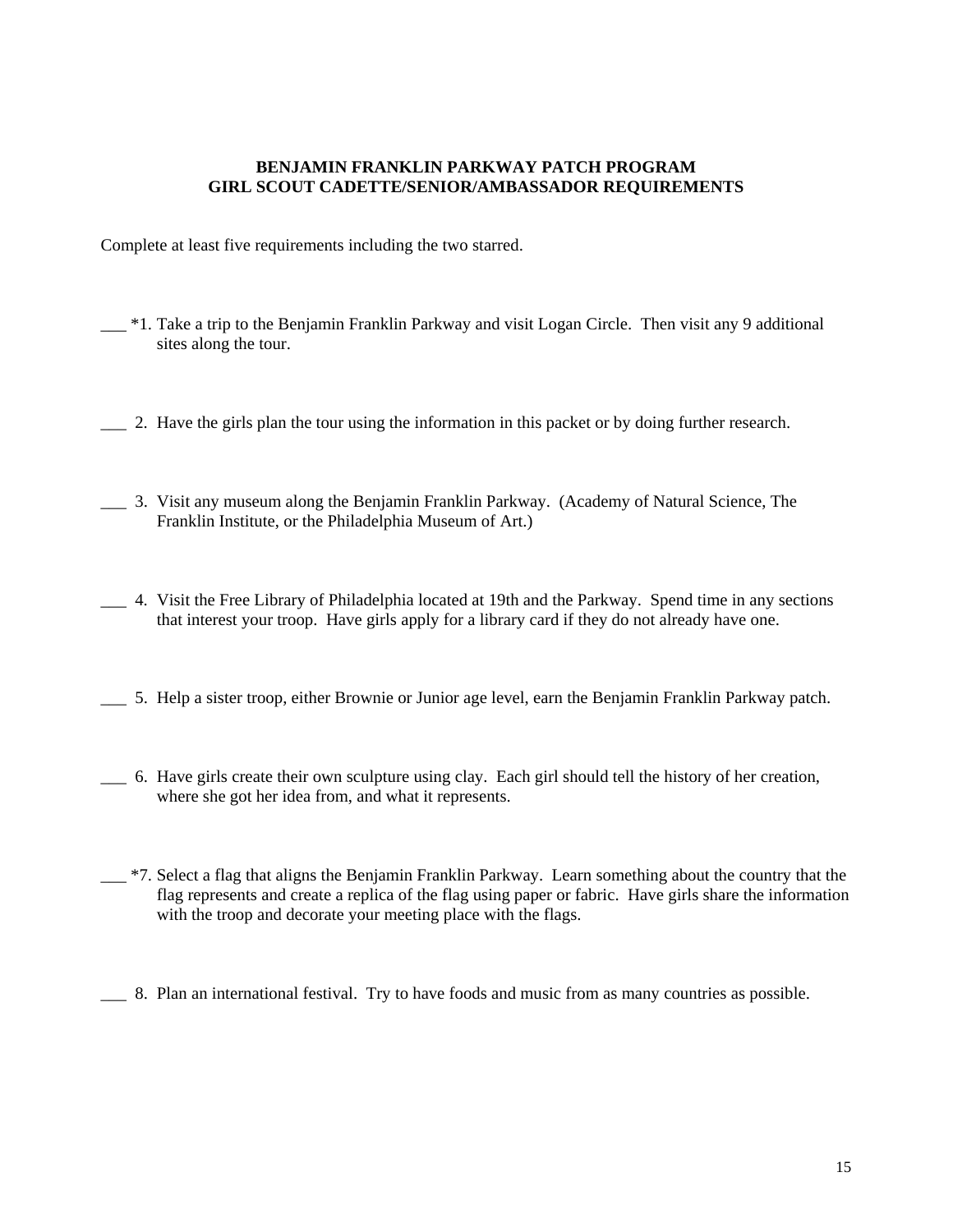## **BENJAMIN FRANKLIN PARKWAY PATCH PROGRAM RESOURCES**

#### **Visitors' Center**

 $6<sup>th</sup>$  & Market Sts (215) 965-7676 1-800-537-7676 www.independencevisitorcenter.com

for maps, general information  $&$  special brochures:

- 1. African-American Historical & Cultural Guide
- 2. Family Friendly Philadelphia
- 3. Selected Works of Public Art
- 4. The Sports & Adventure Guide
- 5. The Un "adult" erated Guide to 20 Hip Happenings things for under \$20 (for teens) And more!

#### **Waterworks**

(215) 581-5111

A National Historic Engineering Landmark.

In the 19th century, machinery pumped water from the Schuylkill River to a reservoir where the Art Museum currently stands, to provide clean water for city residents.

#### **Smith Memorial Playground**

East Fairmount Park (215) 765-4325 www.smithplayhouse.org Features a sliding board wide enough for 10 children, a nursery, outdoor swimming pool, and gardens.

#### **The Academy Of Natural Sciences**

(215) 299-1000 www.acnatsci.org Mondays - Fridays 10:00 am - 4:30 pm Weekends and Holidays 10:00 am - 5:00 pm

Features exhibits on the sciences. "Outside In" is a hands-on nature centers, and "What On Earth?" explores geology and gems. Handicapped access.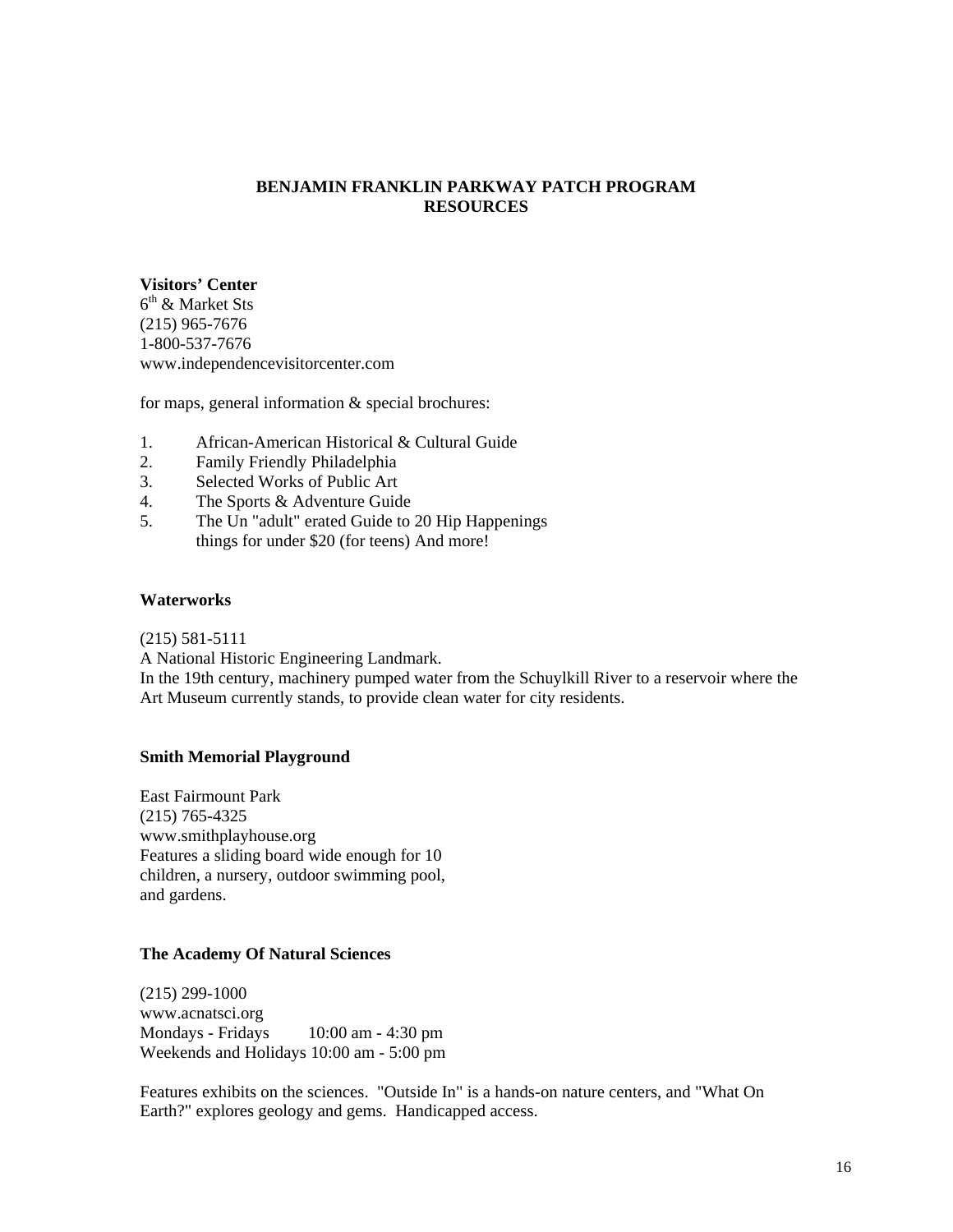#### **The Franklin Institute Science Museum**

222 North  $20<sup>th</sup>$  Street Philadelphia, PA 19103 (215) 448-1200 www.fi.edu

Science Museum 9:30 am - 5:00 pm Sunday through Saturday

The Tuttleman Imax Theater 9:30 am – 5:00 pm Sunday through Saturday Extended hours Wednesday, Friday and Saturday 9:30 am – 9:00 pm

Science exploration through hands-on experience. Handicapped access.

#### **Philadelphia Museum of Art**

(215) 763- 8100 www.philamuseum.org 10:00 am – 5:00 pm Tuesday through Sunday Extended hours Friday 10:00 am – 8:45pm Closed Monday and major holidays. Please note: hours are subject to change

Founded over 125 years ago, and today exhibiting over 225,000 works of art for a public of all ages.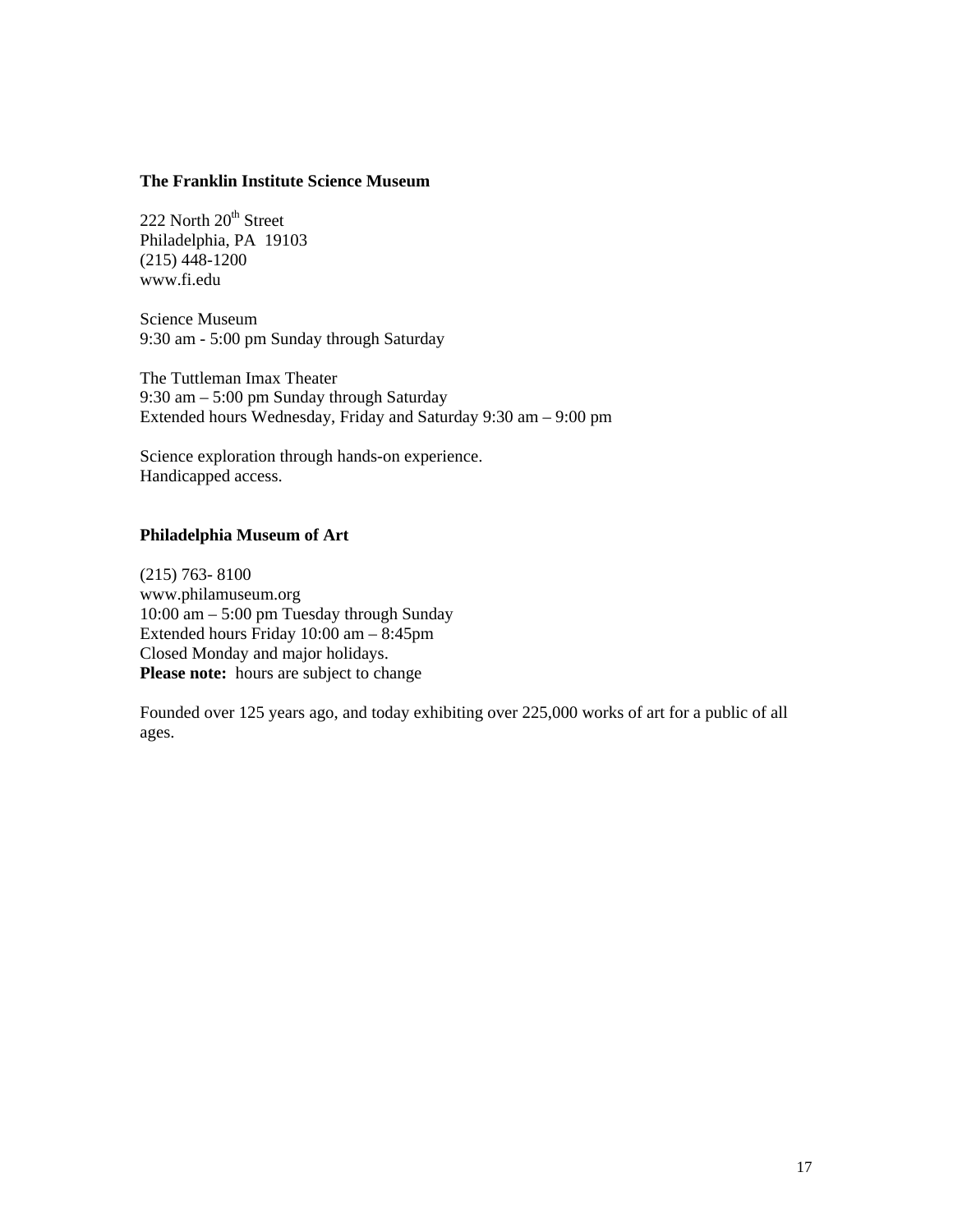#### **BENJAMIN FRANKLIN PARKWAY PATCH PROGRAM TOUR INFORMATION**

#### (1) **WILLIAM PENN** (City Hall) ALEXANDER MILNE CALDER

William Penn was brought here in 1892 from Europe in 47 pieces and was placed in a nearby field. Tacony Metal Works made the statue here in Philadelphia. It took over 6 months for all the pieces to be hauled by horse to City Hall Courtyard. Here they were assembled and remained on display for one year. After which, it was separated into 14 sections and hoisted up the tower to be reassembled.

Some interesting facts:

- \* Brim of William Penn's hat is 23 feet around
- \* Nose is 13 inches long
- \* Coat cuffs are 3 feet long
- \* William Penn was placed so that his finger/hand is
	- pointing towards Penn Treaty Park where in 1682 William Penn signed the treaty with the Lenni Lenape Indians to acquire what is now Philadelphia.

\*Leader Tips: If coming to Philadelphia Monday-Friday, plan to visit City Hall Tower. Take an elevator up to the base of William Penn. Free Tour of City Hall: Monday - Friday 12:30 PM only Rm. 201. City Hall Tower - Monday - Friday 10 AM - Noon Groups of 10 or more; Noon - 3PM general public

Groups over 10 need to call for a reservation at (215) 686-9074. If under 10 people, tours leave every 15 minutes.

#### (2) **THE CLOTHESPIN** CLAES OLDENBURG

Claes Oldenburg, the sculptor, liked wooden clothespins. He was playing with one while flying over Chicago and made a fascinating comparison between the buildings below and the clothespin. He thought that the skyscrapers below looked the same size as the clothespin he was holding in the airplane. This inspired him to make a clothespin the size of buildings so everyone could relate to art.

Interesting facts: \* Weighs 10 tons \* Made of steel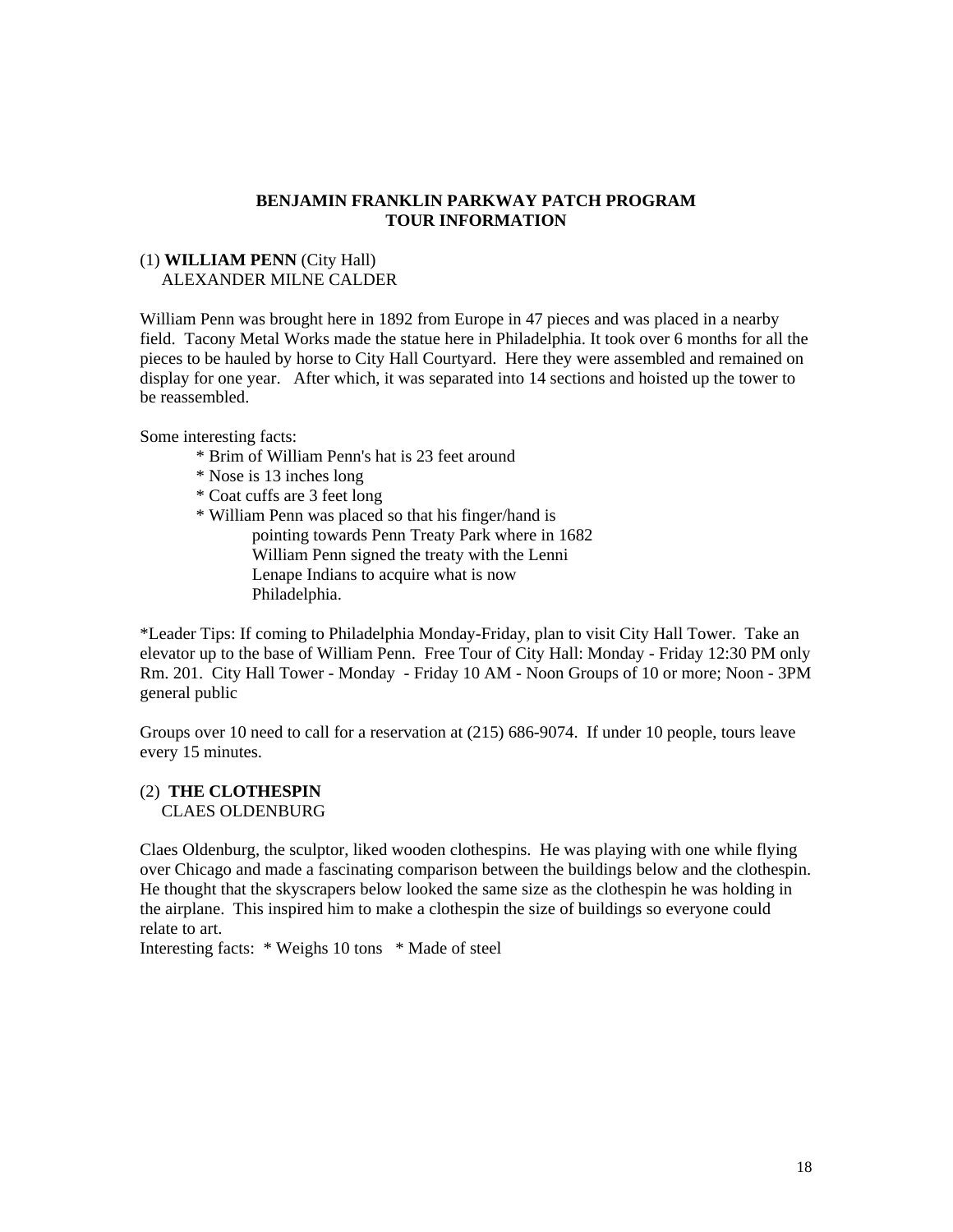#### **BENJAMIN FRANKLIN PARKWAY PATCH PROGRAM**

#### (3) **PHILADELPHIA LOVE** ROBERT INDIANA

Robert Indiana originally loaned this sculpture to the City of Philadelphia for its Bicentennial. After 2 years of unsuccessful negotiations for its purchase, where city officials refused to pay its price of \$45,000, it was removed one day by the artist's gallery. This caused an uproar within the city, which made officials try to get LOVE back. Finally, a businessman and chairman of the Philadelphia Art Commission, F. Eugene Dixon, Jr. offered to buy it back for the city.

Interesting Fact: \* LOVE is believed to be the most plagiarized piece of artwork in the country

\*Leader Tips: Discuss what the word plagiarize means. See if anyone remembers seeing this symbol anywhere else.

#### (4) **BENJAMIN FRANKLIN PARKWAY**

See information in the introduction.

(5) **KOPERNIK**  DUDLEY TALCOTT

Mikolaj Kopernik was better known by his Latin name Nicolaus Copernicus, who was the Polish astronomer who discovered that the earth revolved around the sun. After the Polish Heritage Society of Philadelphia proposed the idea for a monument, a nationwide search was conducted for an artist. Dudley Talcott was chosen for his abstract model of Kopernik's heliocentric system which was a stainless steel ring, 16 feet in diameter, symbolizing the orbit of the earth, and a sun in the center with infinite rays extending out.

Interesting fact: \* Sculpture cost \$60,000 and was dedicated on the 500th Anniversary of Kopernik's birth.

\*Leader Tip: Discuss what an astronomer does.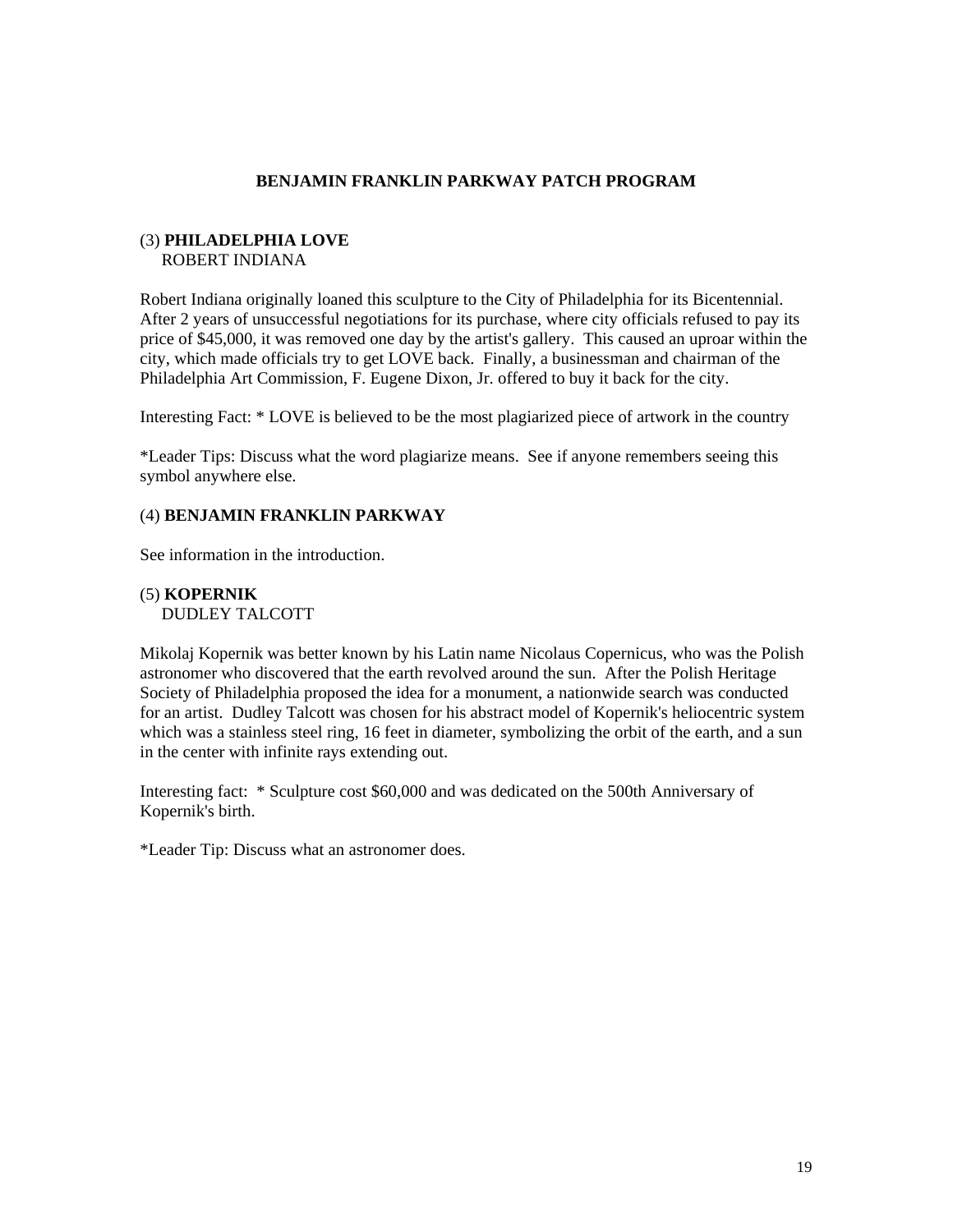#### **BENJAMIN FRANKLIN PARKWAY PATCH PROGRAM**

#### (6) **3 FLAGS**

These three flags represent a treaty between Florence, Tel-Aviv, and Philadelphia forming what are known as the sister cities. The inscriptions reads, "May the friendship among the sister cities live forever."

#### (7) **LOGAN CIRCLE**

 Logan Circle is one of the original squares created by William Penn in the original plan of his Greene Country Towne to allow for open space in the city. In the 19th century, Northwest square was renamed in honor of Penn's secretary, James Logan, and in 1852 the area was enclosed with an iron fence. During the Civil War, the property was taken over by the United States Sanitary Commission's Fair which covered 19-20th Streets between Race and Vine and was held to raise money to aid sick and wounded soldiers and sailors. With the introduction of automobiles after World War 1, the square became a circle to ease the traffic flow and now is referred to as Logan Circle.

#### (8) **SWANN FOUNTAIN** ALEXANDER STIRLING CALDER

The Swann Fountain is a representation of the 3 rivers/waterways in Philadelphia as portrayed by the 3 figures:

 The Delaware River: male figure Schuylkill River: Larger woman holding the swan's neck

Wissahickon Creek: Young woman leaning against the swan.

It is believed that Calder designed the Swann fountains as a pun since the fountain was built in 1920 with funds left from Dr. Wilson Cary Swann. He was formerly in charge of the Philadelphia Fountain Society.

\*Leader Tip: Have girls identify the different statues.

#### (9) **TWIN BUILDINGS**

The Free Library of Philadelphia and Family Court are referred to as the twin buildings because from a distance they appear to be exact. If one looks a little closer though, she would realize that they are actually very different. They were designed as replicas of two buildings from France.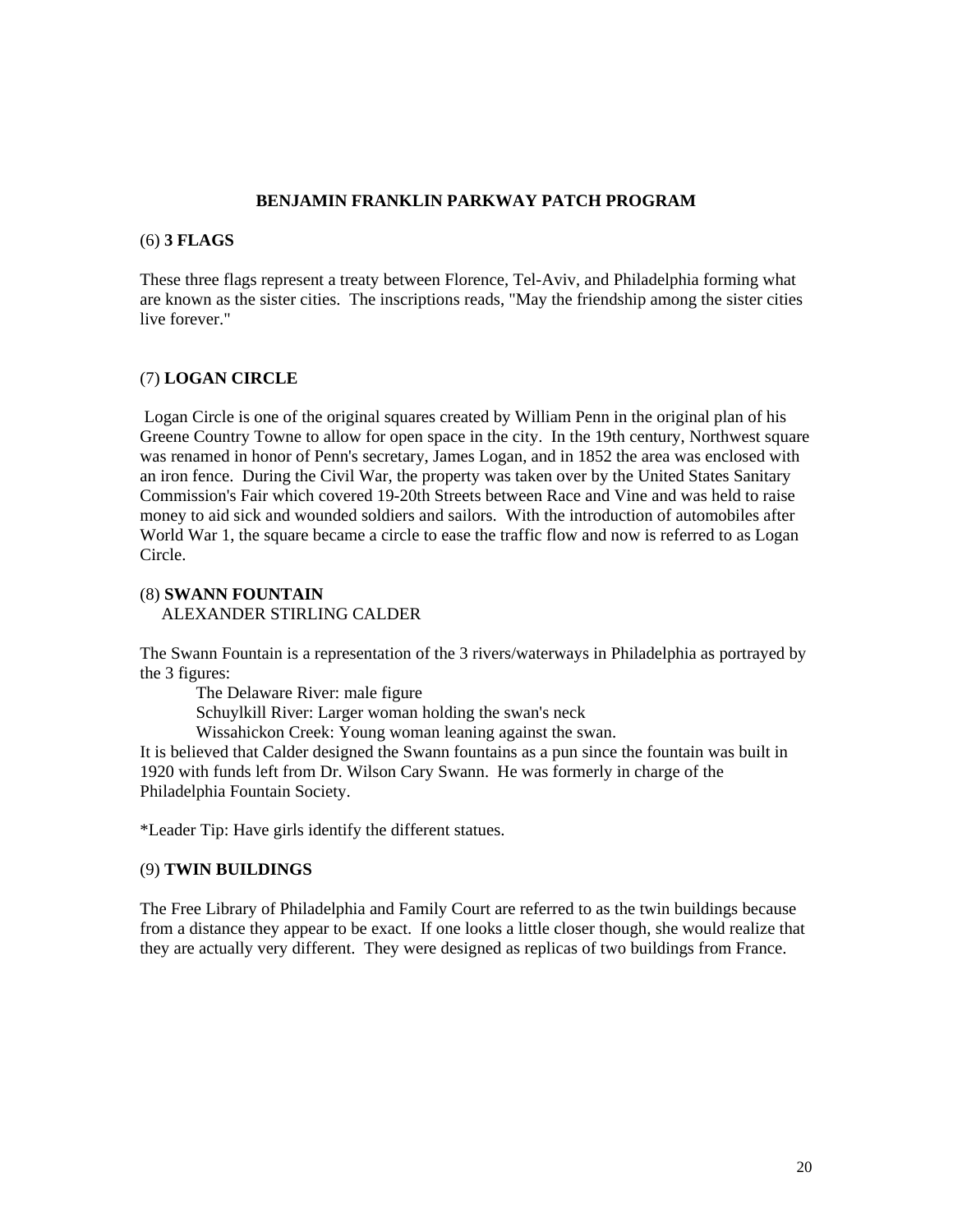#### **Ben Franklin Parkway Patch Program**

# (10) **SHAKESPEARE MEMORIAL**

ALEXANDER STIRLING CALDER

The two figures found here represent total opposites from Shakespeare's work. One represents tragedy as Hamlet and the other depicts comedy as Touchstone, the fool. This is considered one of the finest memorials to Shakespeare in the United States.

This monument also reflects the controversy of the spelling of his name. In order not to offend anyone, it has been spelled both ways.

\*Leader Tip: Discuss the different spelling of Shakespeare's name. Why do you think this? occurred?

#### (11) **CIVIL WAR SOLDIERS AND SAILORS MEMORIAL** HERMON ATKINS MACNEIL

#### ALL WARS MEMORIAL TO COLORED SOLDIERS AND SAILORS J. OTTO SCHWEIZER

These monuments were designed to honor soldiers, sailors, and marines who fought during war. The works involved sculptors, an architect, and several stone carvers.

#### (12) **THE THINKER**

#### AUGUSTE RODIN

Probably one of Rodin's most popular works, the Thinker. Although one cannot see him thinking, it is clearly depicted in his stance, protruding muscles of his arms, back, and legs, his knotted brow, and his tensed fist and toes.

\*Leader Tip: Have girls role play what it looks like when they think.

#### (13) **EAKINS OVAL**

Eakins Oval was named for Thomas Eakins, a Philadelphia born artist. Eakins was born in 1844 and died in 1916. He attended the Pennsylvania Academy of Fine Arts and later went to Jefferson Medical College to study anatomy. He taught anatomy and painting at the Pennsylvania Academy of Fine Arts. During the time of the Parkway's construction, Eakins was considered a controversial artist because of his style of realism.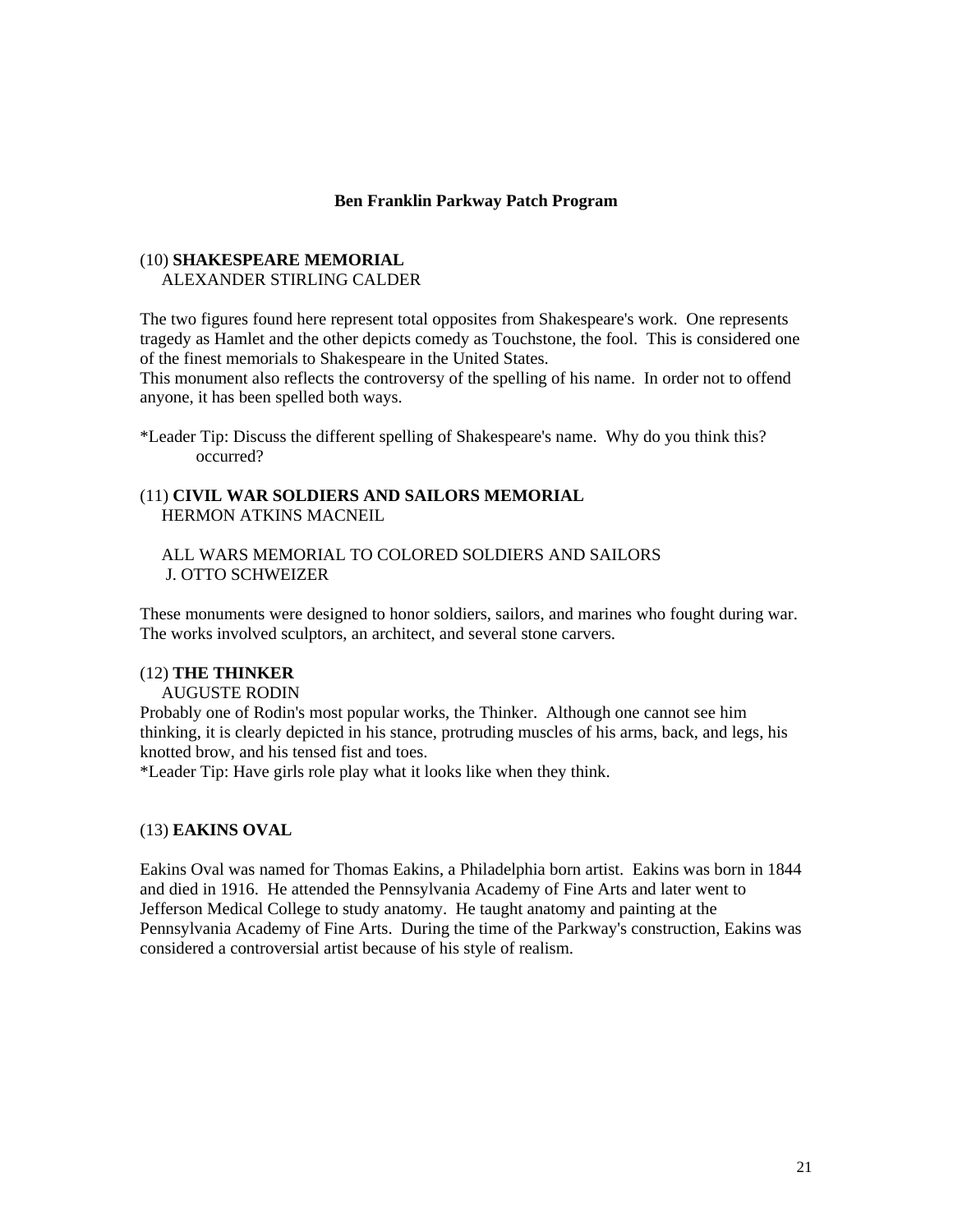#### **Ben Franklin Parkway Patch Program**

#### (14) **THE WASHINGTON MONUMENT, RUDOLF SIEMERING**

A visit by Lafayette in 1824 spurred the idea that a statue dedicated to George Washington was needed when city officials became embarrassed that there were no memorials already dedicated to him. Here George Washington is shown on horseback dressed in the Revolutionary Army uniform. This is in the center of 4 fountains, which symbolize four American rivers, which were the Delaware, the Potamac, the Hudson, and the Mississippi. To guard each river are buffalo, elk, and moose, which are typical American animals. On each of the four sides of the pedestal are 13 steps leading up which represent the 13 original states. There is a fountain on each side of the Washington Monument, which are identical. Even though they have different names and significance, Horance Trumbauer, Charles E. Borie, Jr. and Alfred Zantzinger completed them both.

#### (15) **CAPTAIN JOHN ERICSON FOUNTAIN**

John Ericson was an inventor and an engineer. Many of his inventions were used during battles and lead the respective parties to victories. He invented such things as the Caloric Engine and the Screw Propeller. He also was the first to invent ships with submarine cannons. He also discovered new ways to power his inventions and was the first to discover solar energy with the "sun-motor" which ran on the power of sunlight.